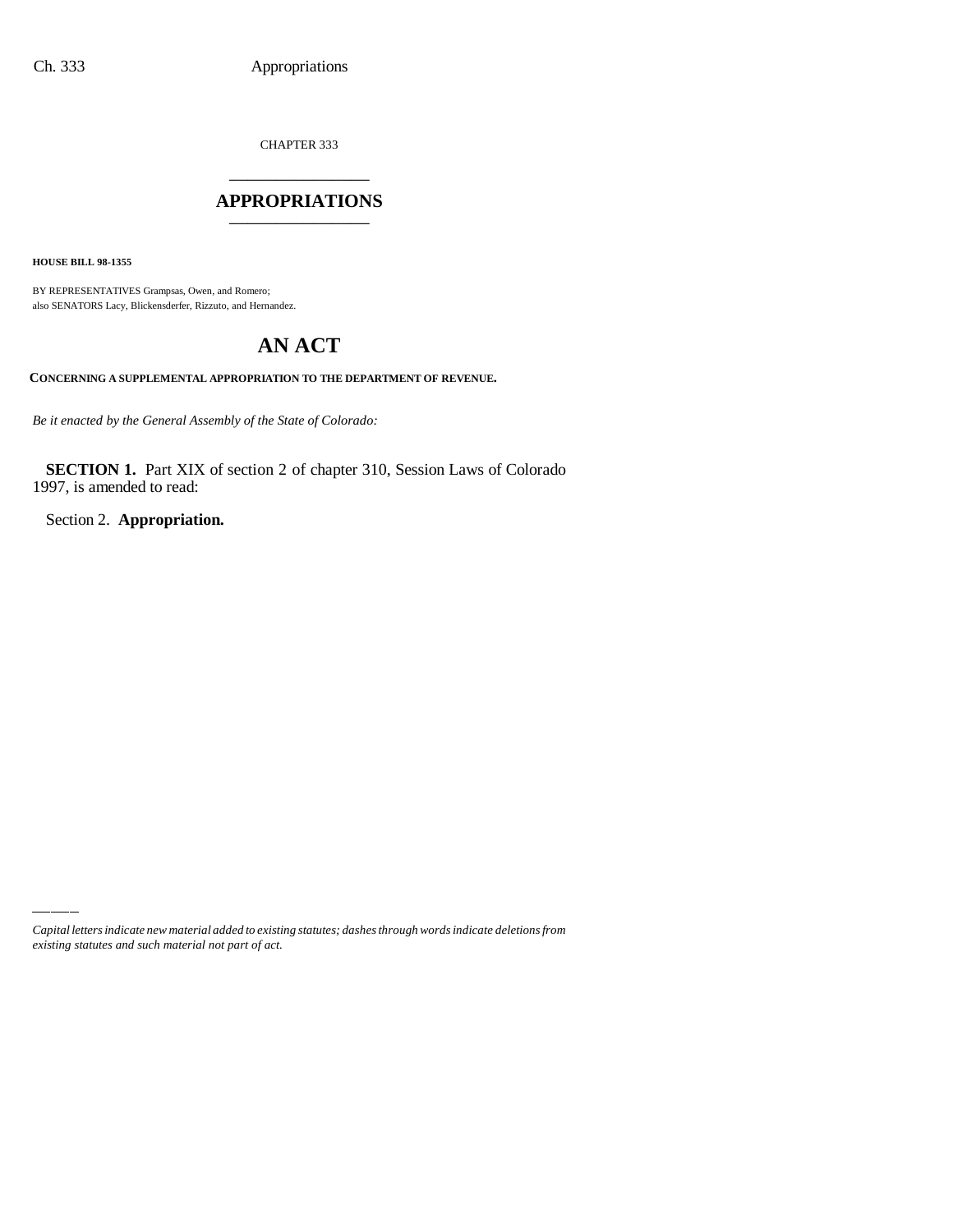|                   |       |                | <b>APPROPRIATION FROM</b> |              |               |                |  |  |  |
|-------------------|-------|----------------|---------------------------|--------------|---------------|----------------|--|--|--|
|                   |       |                | <b>GENERAL</b>            |              | CASH          |                |  |  |  |
| <b>ITEM &amp;</b> |       | <b>GENERAL</b> | <b>FUND</b>               | CASH         | <b>FUNDS</b>  | <b>FEDERAL</b> |  |  |  |
| <b>SUBTOTAL</b>   | TOTAL | <b>FUND</b>    | <b>EXEMPT</b>             | <b>FUNDS</b> | <b>EXEMPT</b> | <b>FUNDS</b>   |  |  |  |
|                   |       |                |                           |              |               |                |  |  |  |

#### **PART XIX DEPARTMENT OF REVENUE**

|  |  | (1) EXECUTIVE DIRECTOR'S OFFICE <sup>171, 172</sup> |  |
|--|--|-----------------------------------------------------|--|
|  |  |                                                     |  |

| 5.420.973    |  |
|--------------|--|
| $(85.3$ FTE) |  |
| 2,587,372    |  |
| 3.166.853    |  |
| 2.713.006    |  |
| 130,113      |  |
|              |  |
|              |  |
| 1,807,056    |  |
| 936,719      |  |
|              |  |
| 449.893      |  |
|              |  |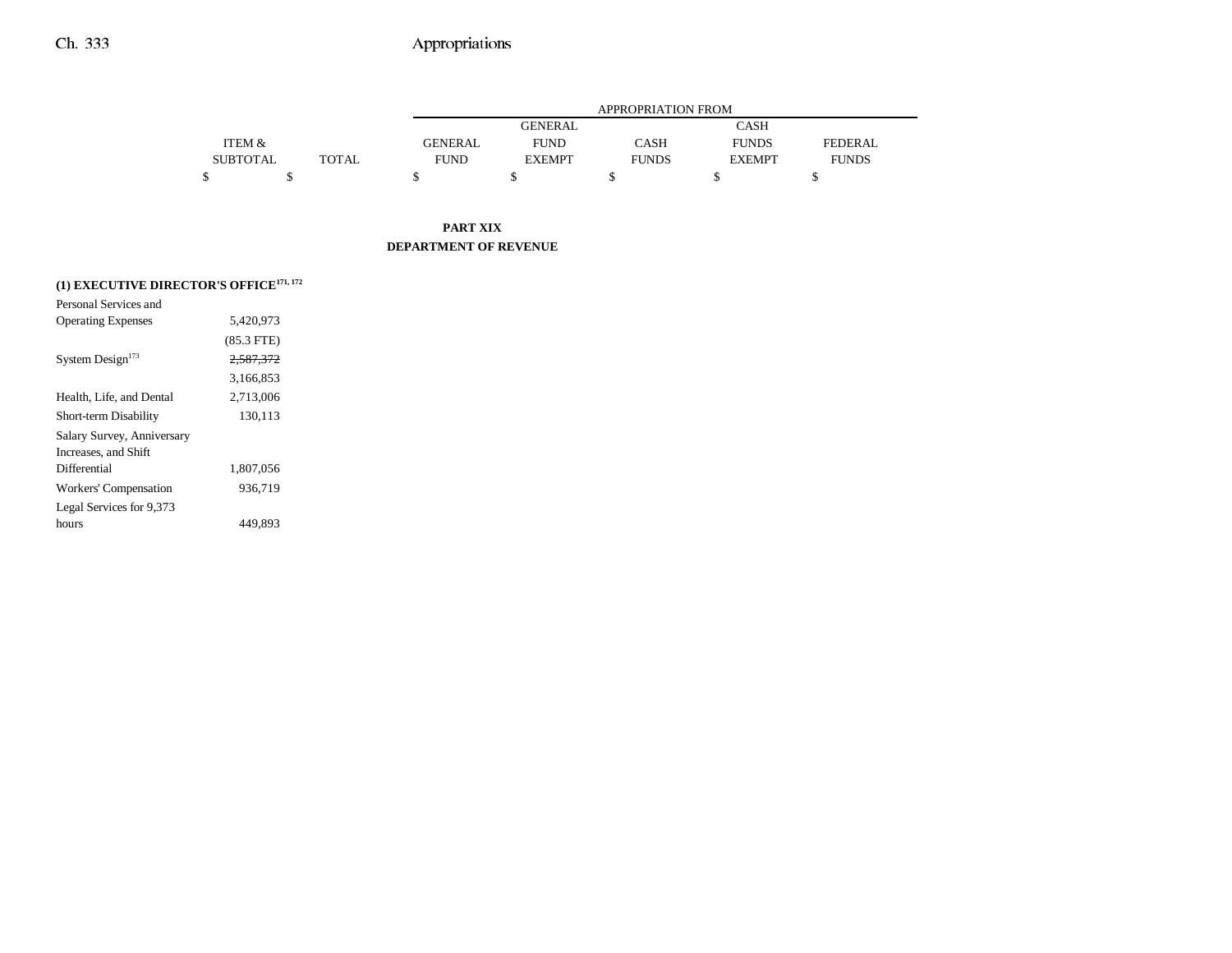| Payment to Risk               |           |            |              |                        |                          |
|-------------------------------|-----------|------------|--------------|------------------------|--------------------------|
| Management and Property       |           |            |              |                        |                          |
| Funds                         | 141,958   |            |              |                        |                          |
| <b>Vehicle Lease Payments</b> | 395,268   |            |              |                        |                          |
| <b>ADP</b> Capital Outlay     | 319,510   |            |              |                        |                          |
|                               | 205,173   |            |              |                        |                          |
| <b>Leased Space</b>           | 1,209,147 |            |              |                        |                          |
|                               | 1,272,876 |            |              |                        |                          |
| Capitol Complex Leased        |           |            |              |                        |                          |
| Space                         | 693,128   |            |              |                        |                          |
| Utilities                     | 378,553   |            |              |                        |                          |
| Lease/Purchase -- 1881        |           |            |              |                        |                          |
| <b>Pierce Street</b>          | 796,517   |            |              |                        |                          |
|                               |           | 17,979,213 | 13,479,350   | $879,599$ <sup>a</sup> | $3,620,264$ <sup>b</sup> |
|                               |           | 18,508,086 | 14, 145, 455 | 879,274 <sup>a</sup>   | 3,483,357 <sup>b</sup>   |

a Of this amount, \$33,369 shall be from the Liquor Enforcement Cash Fund for indirect cost recoveries, \$70,382 shall be from the Auto Dealers License Fund for indirect cost recoveries, \$33,864 shall be from the Ignition Interlock Fund, \$258,425(T) shall be from the State Lottery Fund FUND FOR INDIRECT COST RECOVERIES, and \$483,559 \$483,234 shall be from various sources of cash.

<sup>b</sup> Of this amount, \$1,126,930 \$1,012,593 shall be from the Highway Users Tax Fund, for the Ports of Entry in the Motor Carrier Services Division, \$212,057 shall be from the Distributive Data Processing Account for indirect cost recoveries, \$261,187 shall be from the Drivers License Revocation Account, \$392,256(T) shall be from the Limited Gaming Fund, of which \$185,961 is for indirect cost recoveries, \$50,057 shall be from the Automotive Inspection and Readjustment Account for indirect cost recoveries, \$6,812(T) shall be from the Hazardous Materials Safety Fund, and \$1,570,965 \$1,548,395 shall be from various sources of exempt cash funds.

#### **(2) CASH AND DOCUMENT PROCESSING DIVISION172**

Program Costs 9,407,922 (155.0 FTE)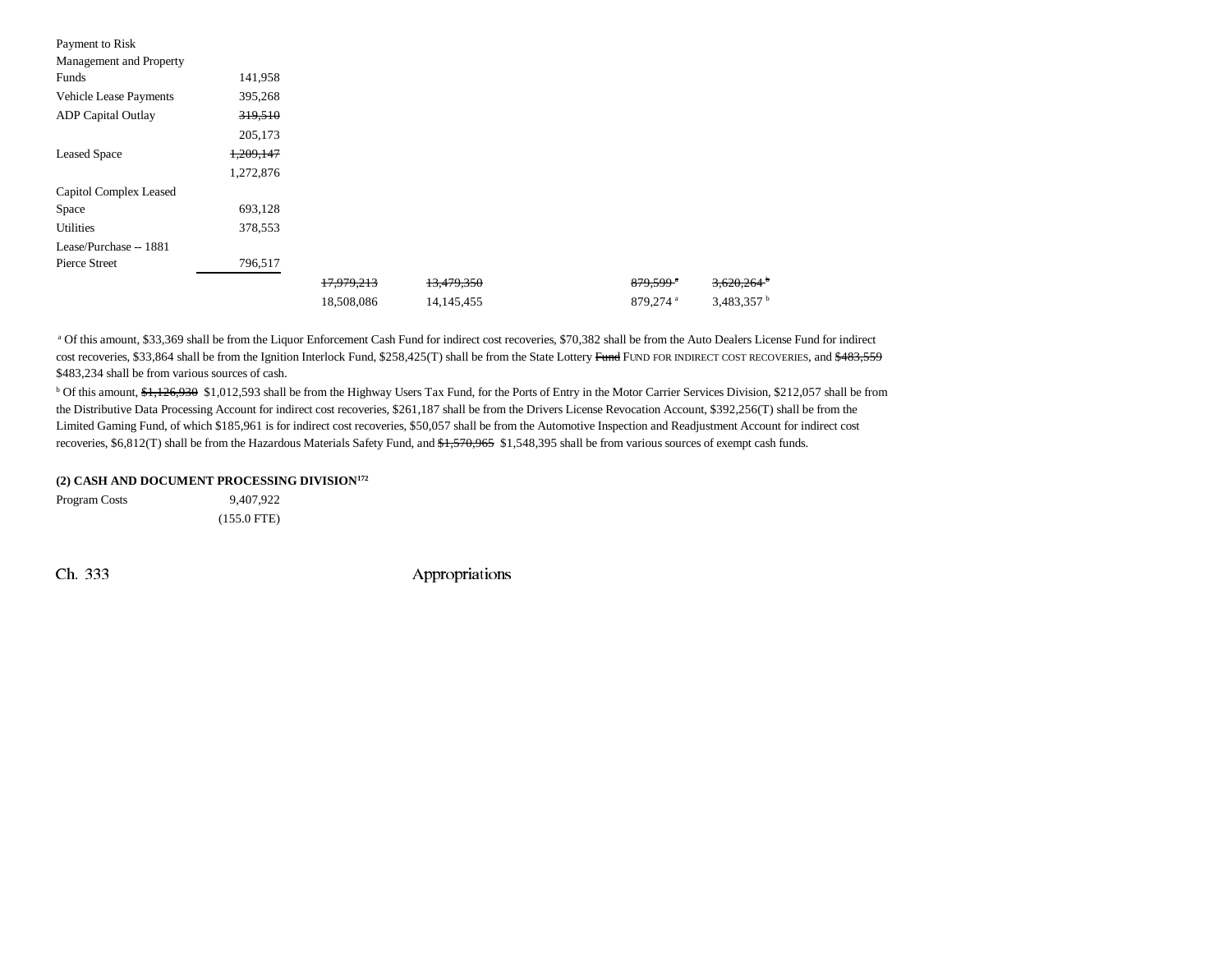|                                 |                           |        |           |                        |                                                | <b>APPROPRIATION FROM</b>   |                                       |                         |
|---------------------------------|---------------------------|--------|-----------|------------------------|------------------------------------------------|-----------------------------|---------------------------------------|-------------------------|
|                                 | ITEM &<br><b>SUBTOTAL</b> |        | TOTAL     | GENERAL<br><b>FUND</b> | <b>GENERAL</b><br><b>FUND</b><br><b>EXEMPT</b> | <b>CASH</b><br><b>FUNDS</b> | CASH<br><b>FUNDS</b><br><b>EXEMPT</b> | FEDERAL<br><b>FUNDS</b> |
|                                 | S                         | \$     |           | \$                     | \$                                             | S                           | \$                                    | ¢<br>Φ                  |
| Lease/Purchase--Phone<br>System |                           | 77,714 |           |                        |                                                |                             |                                       |                         |
|                                 |                           |        | 9,485,636 | 8,456,252              |                                                | 280,606 <sup>a</sup>        | 748,778 <sup>b</sup>                  |                         |

<sup>a</sup> Of this amount, \$156,311 shall be from the Trade Name Registration Fund FUND FOR INDIRECT COST RECOVERIES, \$68,453 shall be from the Auto Dealers License Fund for indirect cost recoveries, \$5,729 shall be from the Aviation Fund FUND FOR INDIRECT COST RECOVERIES, \$15,651 shall be from the Waste Tire Disposal Fund FUND FOR INDIRECT COST RECOVERIES, \$21,026(T) shall be from the State Lottery Fund for indirect cost recoveries, \$1,175 shall be from the Tax Lien Certification Fund FUND FOR INDIRECT COST RECOVERIES, and \$12,261 shall be from the Liquor Enforcement Cash Fund for indirect cost recoveries.

b Of this amount, \$30,093 shall be from the Highway Users Tax Fund, \$538,140 shall be from the Distributive Data Processing Account for indirect cost recoveries, \$44,457 shall be from the Automotive Inspection and Readjustment Account for indirect cost recoveries, \$117,364(T) shall be from the Limited Gaming Fund for indirect cost recoveries, and \$18,724 shall be from the Outstanding Judgements and Warrants Account.

#### **(3) INFORMATION TECHNOLOGY DIVISION172, 174**

| Program Costs               | 7,950,174    |           |           |                      |           |
|-----------------------------|--------------|-----------|-----------|----------------------|-----------|
|                             | $(88.0)$ FTE |           |           |                      |           |
| Year 2000 Programming $148$ | 1,081,510    |           |           |                      |           |
|                             | 1,541,175    |           |           |                      |           |
|                             |              | 9,031,684 | 7,668,759 | 353,329 <sup>a</sup> | 1,009,596 |
|                             |              | 9,491,349 | 8,128,424 |                      |           |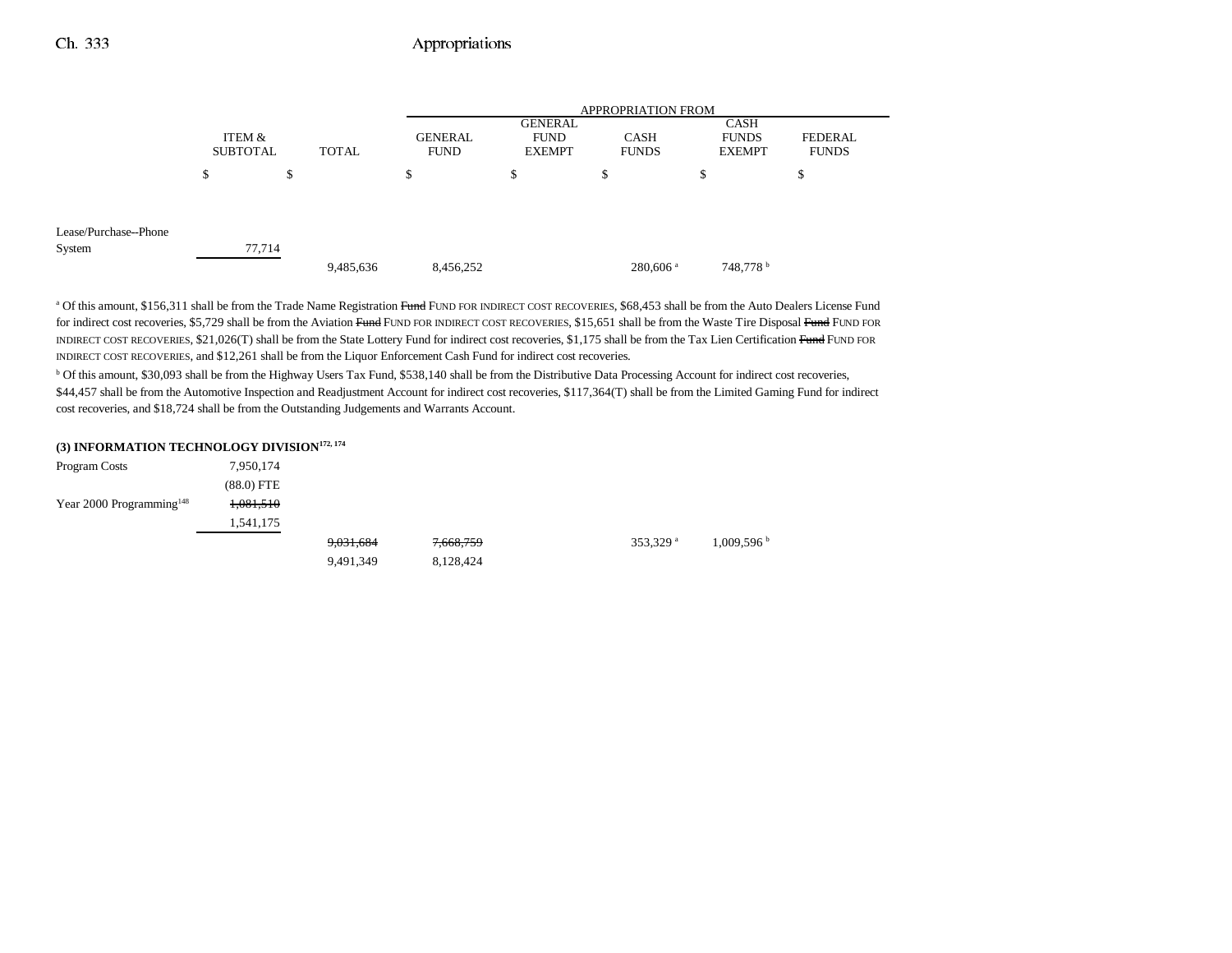<sup>a</sup> Of this amount, \$240,688 shall be from the Trade Name Registration Fund FUND FOR INDIRECT COST RECOVERIES, \$4,759 shall be from the Auto Dealers License Fund Fund for indirect cost recoveries, \$3,370 shall be from the Aviation <del>Fund</del> Fund for indirect cost recoveries, \$19,689 shall be from the Waste Tire Disposal <del>Fund</del> Fund for indirect cost recoveries, \$49,426 shall be from the Liquor Enforcement Cash <del>Fund</del> Fund for nonneect cost recoveries, \$34,083(T) shall be from the State Lottery Fund FUND FOR INDIRECT COST RECOVERIES, and \$1,314 shall from the Colorado Municipal League.

<sup>b</sup> Of this amount, \$396,260 shall be from the Distributive Data Processing <del>Account</del> ACCOUNT FOR INDIRECT COST RECOVERIES, \$3,397 shall be from the Automotive Inspection and Readjustment <del>Account</del> Account for indirect cost recoveries, \$198,351 shall be from the Drivers License Revocation Account, \$50,670 shall be from the State Lottery Fund, \$282,479(T) shall be from the Limited Gaming Fund for indirect cost recoveries, and \$78,439 shall be from the Outstanding Judgements and Warrants Account.

| (4) MOTOR VEHICLE DIVISION <sup>18, 172, 175</sup> |             |            |            |                     |                      |
|----------------------------------------------------|-------------|------------|------------|---------------------|----------------------|
| Program Costs                                      | 13,679,328  |            |            |                     |                      |
|                                                    | 13,361,440  |            |            |                     |                      |
|                                                    | (391.0 FTE) |            |            |                     |                      |
| <b>Drivers License Documents</b>                   | 892,731     |            |            |                     |                      |
|                                                    | 1,210,619   |            |            |                     |                      |
| License Plate Ordering                             | 5,216,960   |            |            |                     |                      |
|                                                    | 7,114,714   |            |            |                     |                      |
| License Plate System                               | 348,000     |            |            |                     |                      |
|                                                    |             | 20,137,019 | 19,388,653 | 98.579 <sup>a</sup> | 649,787 <sup>b</sup> |
|                                                    |             | 22,034,773 | 21,286,407 |                     |                      |

a Of this amount, \$94,018 shall be from the Auto Dealers License Fund, and \$4,561 shall be from the Ignition Interlock Fund.

b Of this amount, \$351,669 shall be from the Distributive Data Processing Account, \$154,977 shall be from the Drivers License Revocation Account, \$46,610 shall be from fees collected pursuant to Section 42-2-116(3)(c), C.R.S., \$56,298 shall be from the Automotive Inspection and Readjustment Account, and \$40,233 shall be from the Penalty Assessment Account.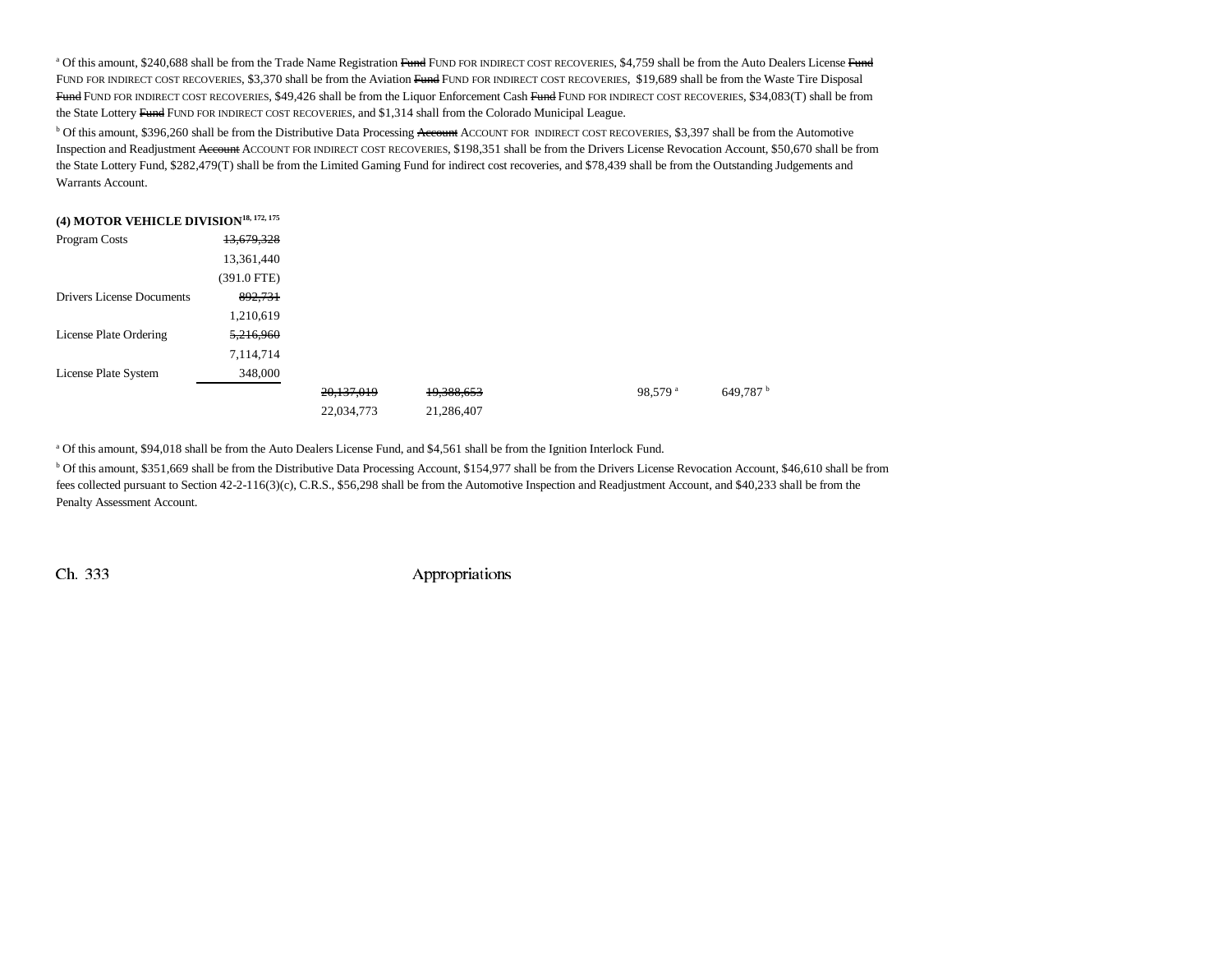|                                                                    |                   |              |                |                               | APPROPRIATION FROM |                             |                |
|--------------------------------------------------------------------|-------------------|--------------|----------------|-------------------------------|--------------------|-----------------------------|----------------|
|                                                                    | <b>ITEM &amp;</b> |              | <b>GENERAL</b> | <b>GENERAL</b><br><b>FUND</b> | CASH               | <b>CASH</b><br><b>FUNDS</b> | <b>FEDERAL</b> |
|                                                                    | <b>SUBTOTAL</b>   | <b>TOTAL</b> | <b>FUND</b>    | <b>EXEMPT</b>                 | <b>FUNDS</b>       | <b>EXEMPT</b>               | <b>FUNDS</b>   |
|                                                                    | \$<br>\$          |              | \$             | \$                            | \$                 | \$                          | \$             |
|                                                                    |                   |              |                |                               |                    |                             |                |
| (5) MOTOR CARRIER SERVICES DIVISION <sup>172</sup>                 |                   |              |                |                               |                    |                             |                |
| Program Costs                                                      | 6,379,867         |              |                |                               |                    |                             |                |
|                                                                    | $(145.0$ FTE)     |              |                |                               |                    |                             |                |
| <b>MOBILE SCALES</b>                                               | 172,877           |              |                |                               |                    |                             |                |
| Computer Replacement                                               | 260,724           |              |                |                               |                    |                             |                |
|                                                                    | 232,435           |              |                |                               |                    |                             |                |
| Controlled Maintenance -                                           |                   |              |                |                               |                    |                             |                |
| Fixed and Mobile Ports                                             | 55,335            |              |                |                               |                    |                             |                |
|                                                                    |                   | 6,695,926    | 657,078        |                               |                    | $6,038,848$ <sup>a</sup>    |                |
|                                                                    |                   | 6,840,514    |                |                               |                    | $6,183,436$ <sup>a</sup>    |                |
| <sup>a</sup> This amount shall be from the Highway Users Tax Fund. |                   |              |                |                               |                    |                             |                |
| (6) SPECIAL PURPOSE <sup>172</sup>                                 |                   |              |                |                               |                    |                             |                |
| (A) Vehicle Emissions                                              |                   |              |                |                               |                    |                             |                |
| Program Costs                                                      | 1,034,438         |              |                |                               |                    | 1,034,438 <sup>a</sup>      |                |
|                                                                    |                   |              |                |                               |                    | $(16.5$ FTE)                |                |
|                                                                    |                   |              |                |                               |                    |                             |                |

<sup>a</sup> This amount shall be from the Automobile Inspection and Readjustment Account.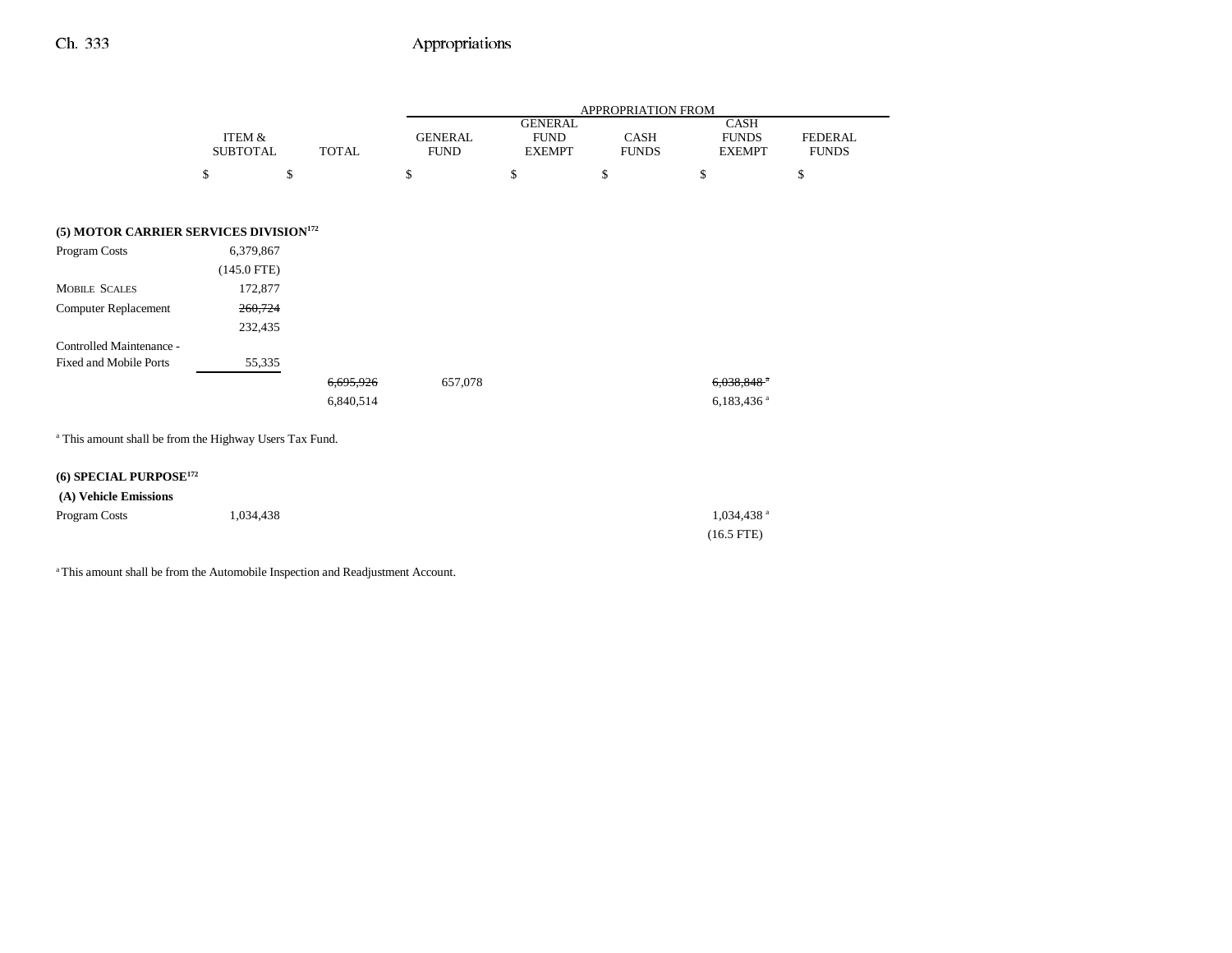| (B) Motor Vehicle Dealer Licensing Board                              |              |                                                                                                                                                                                    |
|-----------------------------------------------------------------------|--------------|------------------------------------------------------------------------------------------------------------------------------------------------------------------------------------|
| Program Costs                                                         | 1,251,203    | $1,251,203$ <sup>a</sup>                                                                                                                                                           |
|                                                                       |              | $(23.2$ FTE)                                                                                                                                                                       |
| <sup>a</sup> This amount shall be from the Auto Dealers License Fund. |              |                                                                                                                                                                                    |
| (C) Traffic Safety                                                    |              |                                                                                                                                                                                    |
| Program                                                               | 100,000      | $100,000(T)$ <sup>a</sup>                                                                                                                                                          |
|                                                                       |              | a This amount shall be from federal funds appropriated in the Office of Transportation Safety, Colorado Department of Transportation.                                              |
| (D) Data Processing Services                                          |              |                                                                                                                                                                                    |
| Distributive Data Processing                                          | 4,185,130    |                                                                                                                                                                                    |
|                                                                       | $(27.5$ FTE) |                                                                                                                                                                                    |
| Titles                                                                | 1,362,897    |                                                                                                                                                                                    |
|                                                                       | $(42.4$ FTE) |                                                                                                                                                                                    |
|                                                                       | 5,548,027    | 5,548,027 <sup>a</sup>                                                                                                                                                             |
|                                                                       |              | <sup>a</sup> Of this amount, \$5,148,683 shall be from the Distributive Data Processing Account, \$247,232 shall be from the Central Indexing Fund, and \$152,112(T) shall be from |
| the Department of State.                                              |              |                                                                                                                                                                                    |
| (E) Motor Carrier Safety                                              |              |                                                                                                                                                                                    |
| <b>Assistance Program</b>                                             | 292,123      | 292,123                                                                                                                                                                            |

(8.5 FTE)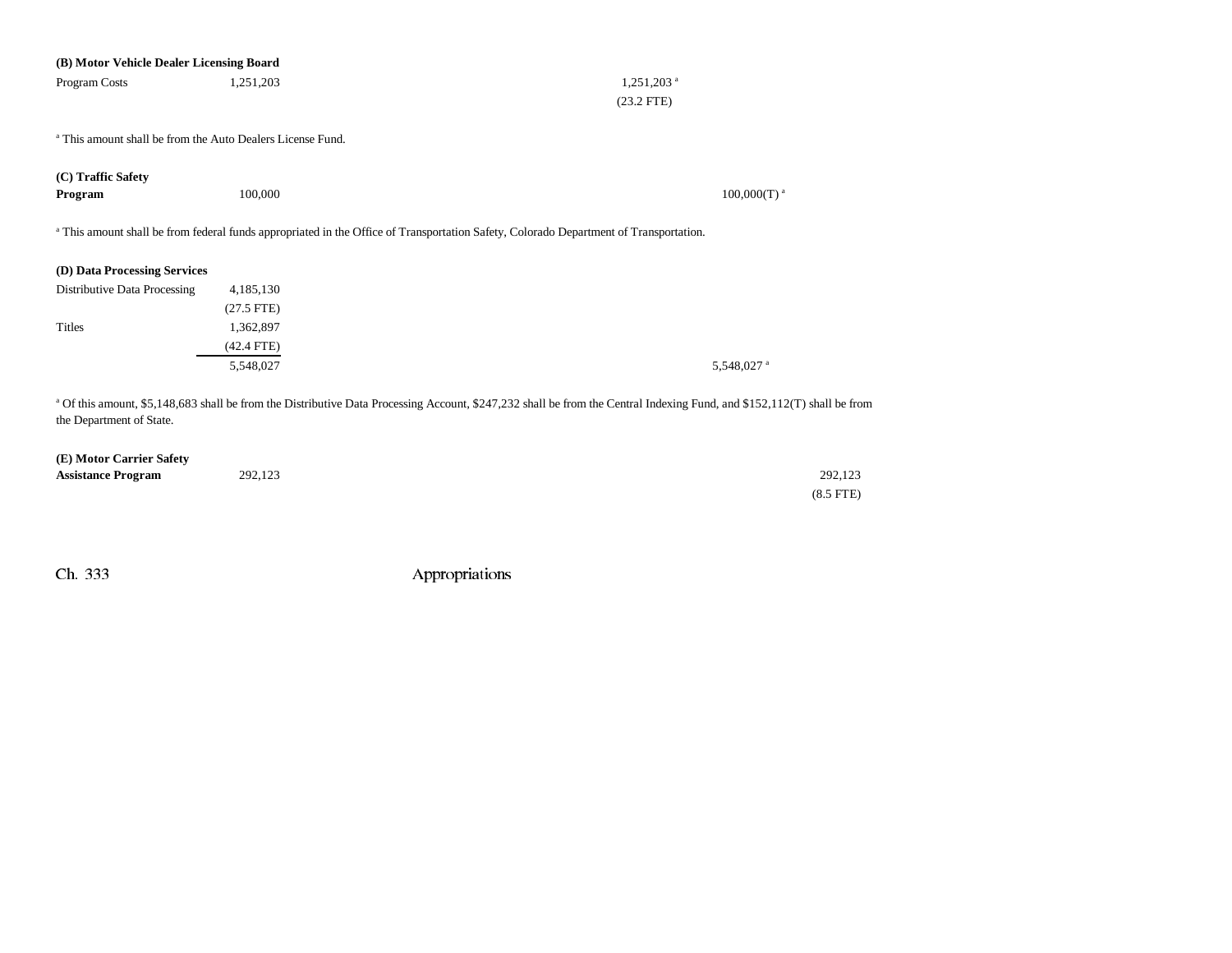|                                                                                                                                                                                                                                                                                                                                                                   |                           |              |                               |                                                | <b>APPROPRIATION FROM</b>   |                                              |                                |
|-------------------------------------------------------------------------------------------------------------------------------------------------------------------------------------------------------------------------------------------------------------------------------------------------------------------------------------------------------------------|---------------------------|--------------|-------------------------------|------------------------------------------------|-----------------------------|----------------------------------------------|--------------------------------|
|                                                                                                                                                                                                                                                                                                                                                                   | ITEM &<br><b>SUBTOTAL</b> | <b>TOTAL</b> | <b>GENERAL</b><br><b>FUND</b> | <b>GENERAL</b><br><b>FUND</b><br><b>EXEMPT</b> | <b>CASH</b><br><b>FUNDS</b> | <b>CASH</b><br><b>FUNDS</b><br><b>EXEMPT</b> | <b>FEDERAL</b><br><b>FUNDS</b> |
|                                                                                                                                                                                                                                                                                                                                                                   | \$                        | \$           | \$                            | $\mathbb{S}$                                   | \$                          | \$                                           | \$                             |
|                                                                                                                                                                                                                                                                                                                                                                   |                           |              |                               |                                                |                             |                                              |                                |
| (F) Hazardous Materials<br><b>Permitting Program</b>                                                                                                                                                                                                                                                                                                              | 142,394                   |              |                               |                                                |                             | $142,394(T)$ <sup>a</sup>                    |                                |
|                                                                                                                                                                                                                                                                                                                                                                   |                           |              |                               |                                                |                             | $(4.0$ FTE)                                  |                                |
| <sup>a</sup> This amount shall be from the Hazardous Materials Safety Fund.                                                                                                                                                                                                                                                                                       |                           |              |                               |                                                |                             |                                              |                                |
| (G) Mineral Audit                                                                                                                                                                                                                                                                                                                                                 |                           |              |                               |                                                |                             |                                              |                                |
| Program                                                                                                                                                                                                                                                                                                                                                           | 563,834<br>$(10.0$ FTE)   |              |                               |                                                |                             | 43,322 $(T)$ <sup>a</sup>                    | 520,512 <sup>b</sup>           |
| <sup>a</sup> Of this amount, \$1,546 shall be from the Oil and Gas Conservation Fund and \$41,776 shall be from the State Land Board Administration Fund.                                                                                                                                                                                                         |                           |              |                               |                                                |                             |                                              |                                |
| <sup>b</sup> Included in this amount is \$77,021 in indirect cost recoveries.                                                                                                                                                                                                                                                                                     |                           |              |                               |                                                |                             |                                              |                                |
| (H) Cigarette Tax Rebate                                                                                                                                                                                                                                                                                                                                          | 17,100,000                |              | 17,100,000 <sup>a</sup>       |                                                |                             |                                              |                                |
| <sup>a</sup> For purposes of complying with the limitation on state fiscal year spending imposed by Article X, Section 20 of the State Constitution these moneys are included for<br>informational purposes as they are continuously appropriated by a permanent statute or constitutional provision and, therefore, are not subject to the limitation of General |                           |              |                               |                                                |                             |                                              |                                |

Fund appropriations as set forth in Section 24-75-201.1, C.R.S.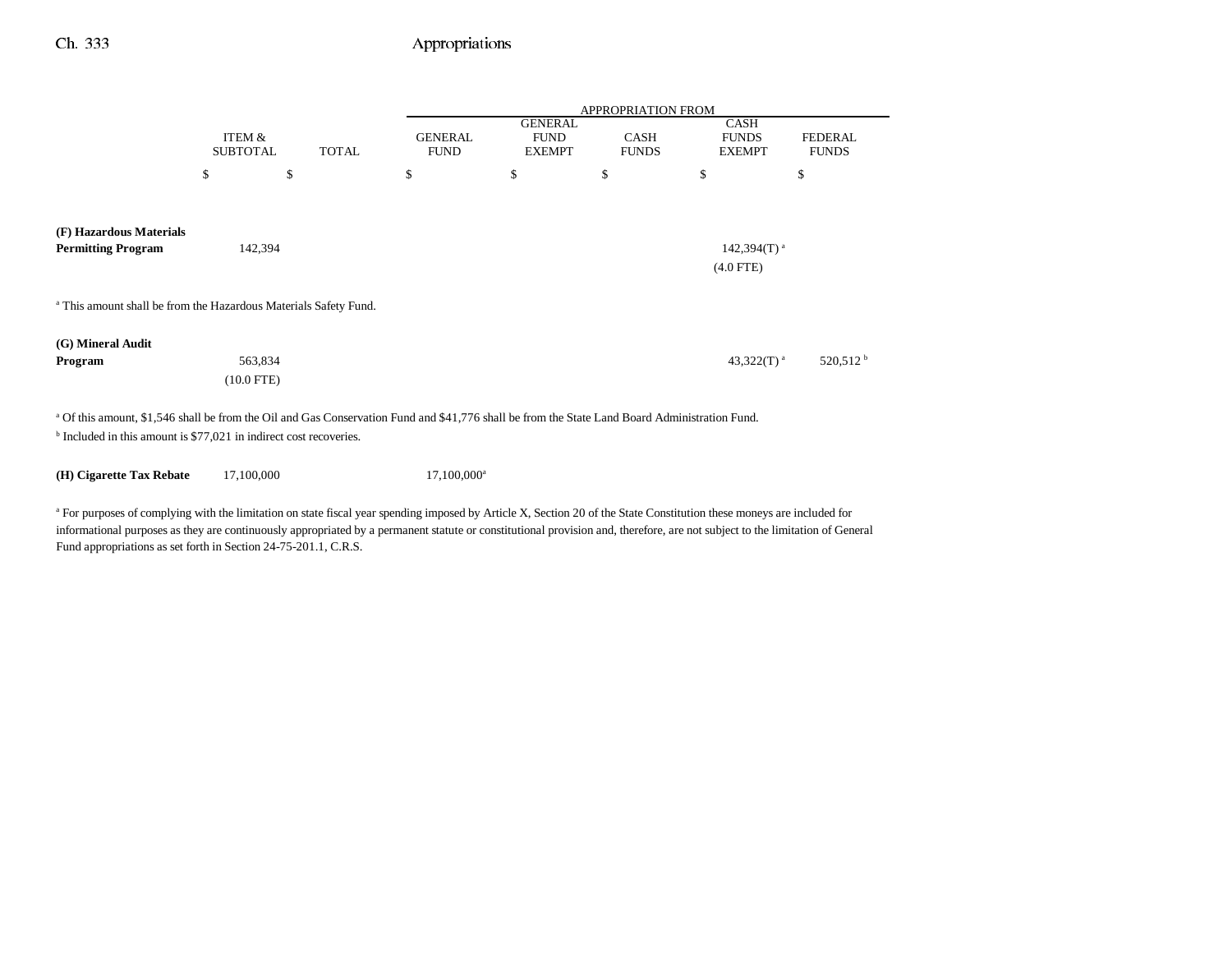| (I) Old Age Heat and Fuel<br>and Property Tax<br><b>Assistance Grant</b>                                                                                                                                                                                                                                                                                                                                                             | 10,400,000                  | $10,400,000$ <sup>a</sup> |                      |                           |
|--------------------------------------------------------------------------------------------------------------------------------------------------------------------------------------------------------------------------------------------------------------------------------------------------------------------------------------------------------------------------------------------------------------------------------------|-----------------------------|---------------------------|----------------------|---------------------------|
| <sup>a</sup> For purposes of complying with the limitation on state fiscal year spending imposed by Article X, Section 20 of the State Constitution these moneys are included for<br>informational purposes as they are continuously appropriated by a permanent statute or constitutional provision and, therefore, are not subject to the limitation of General<br>Fund appropriations as set forth in Section 24-75-201.1, C.R.S. |                             |                           |                      |                           |
| (J) Reinvestment<br>Reserve <sup>176</sup>                                                                                                                                                                                                                                                                                                                                                                                           | 250,000                     |                           |                      | $250,000(T)$ <sup>a</sup> |
| <sup>a</sup> This amount shall be from savings identified within the Department.                                                                                                                                                                                                                                                                                                                                                     |                             |                           |                      |                           |
|                                                                                                                                                                                                                                                                                                                                                                                                                                      | 36,682,019                  |                           |                      |                           |
| (7) TAXATION AND COMPLIANCE DIVISION <sup>172, 172a</sup>                                                                                                                                                                                                                                                                                                                                                                            |                             |                           |                      |                           |
| Program Costs                                                                                                                                                                                                                                                                                                                                                                                                                        | 11,663,249<br>$(208.6$ FTE) | 11,577,963                | $8.265$ <sup>a</sup> | $77,021(T)$ <sup>b</sup>  |
| <sup>a</sup> This amount shall be from the Aviation Fund.                                                                                                                                                                                                                                                                                                                                                                            |                             |                           |                      |                           |
| <sup>b</sup> This amount shall be from the Mineral Audit Program for indirect cost recoveries.                                                                                                                                                                                                                                                                                                                                       |                             |                           |                      |                           |
| (8) TAXPAYER SERVICE DIVISION <sup>172, 172a</sup>                                                                                                                                                                                                                                                                                                                                                                                   |                             |                           |                      |                           |
| Program Costs                                                                                                                                                                                                                                                                                                                                                                                                                        | 3,909,754<br>$(83.5$ FTE)   | 3,630,404                 | 278,059 <sup>a</sup> | $1,291(T)$ <sup>b</sup>   |

<sup>a</sup> Of this amount, \$249,782 shall be from the Trade Name Registration Fund, and \$28,277 shall be from the Aviation Fund.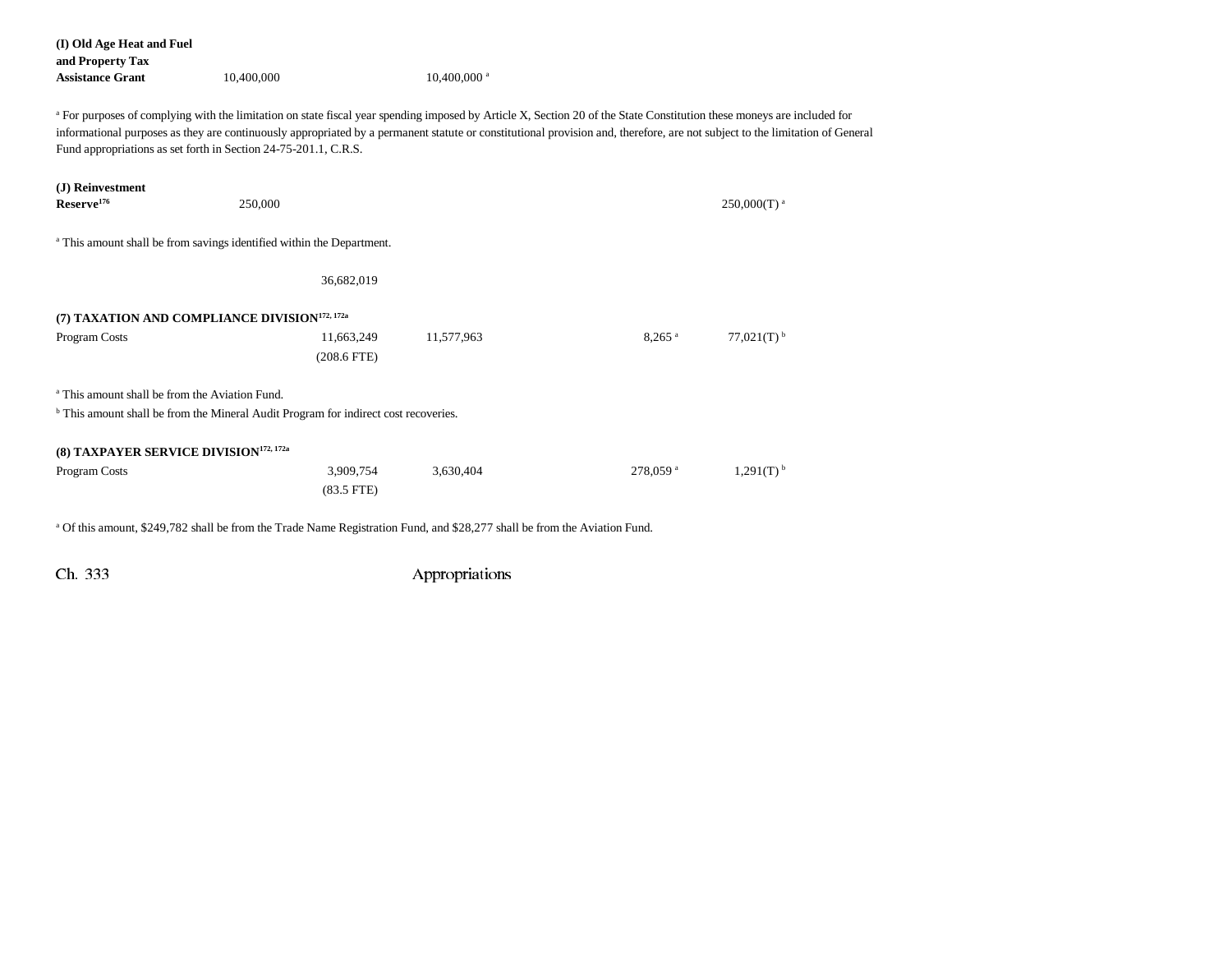|                 |              |                | APPROPRIATION FROM |              |               |              |  |  |  |
|-----------------|--------------|----------------|--------------------|--------------|---------------|--------------|--|--|--|
|                 |              |                | GENERAL            |              | CASH          |              |  |  |  |
| ITEM &          |              | <b>GENERAL</b> | <b>FUND</b>        | CASH         | <b>FUNDS</b>  | FEDERAL.     |  |  |  |
| <b>SUBTOTAL</b> | <b>TOTAL</b> | <b>FUND</b>    | <b>EXEMPT</b>      | <b>FUNDS</b> | <b>EXEMPT</b> | <b>FUNDS</b> |  |  |  |
|                 |              |                |                    |              |               |              |  |  |  |

<sup>b</sup> This amount shall be from the Debt Collection Fund.

### **(9) LIQUOR ENFORCEMENT DIVISION 172**

| Personal Services and     |              |         |                        |
|---------------------------|--------------|---------|------------------------|
| <b>Operating Expenses</b> | 1.203.844    | 298.268 | $905.576$ <sup>a</sup> |
|                           | $(20.5$ FTE) |         |                        |

a This amount shall be from the Liquor Enforcement Cash Fund.

# **(10) STATE LOTTERY DIVISION172**

| <b>Fixed Costs</b>              | 9,890,819     |
|---------------------------------|---------------|
|                                 | $(128.0$ FTE) |
| Travel                          | 139,111       |
| <b>Leased Space</b>             | 399,128       |
| Capitol Complex Leased          |               |
| Space                           | 4.768         |
| <b>Indirect Cost Assessment</b> | 313.534       |
| Marketing and                   |               |
| Communications                  | 9.160.532     |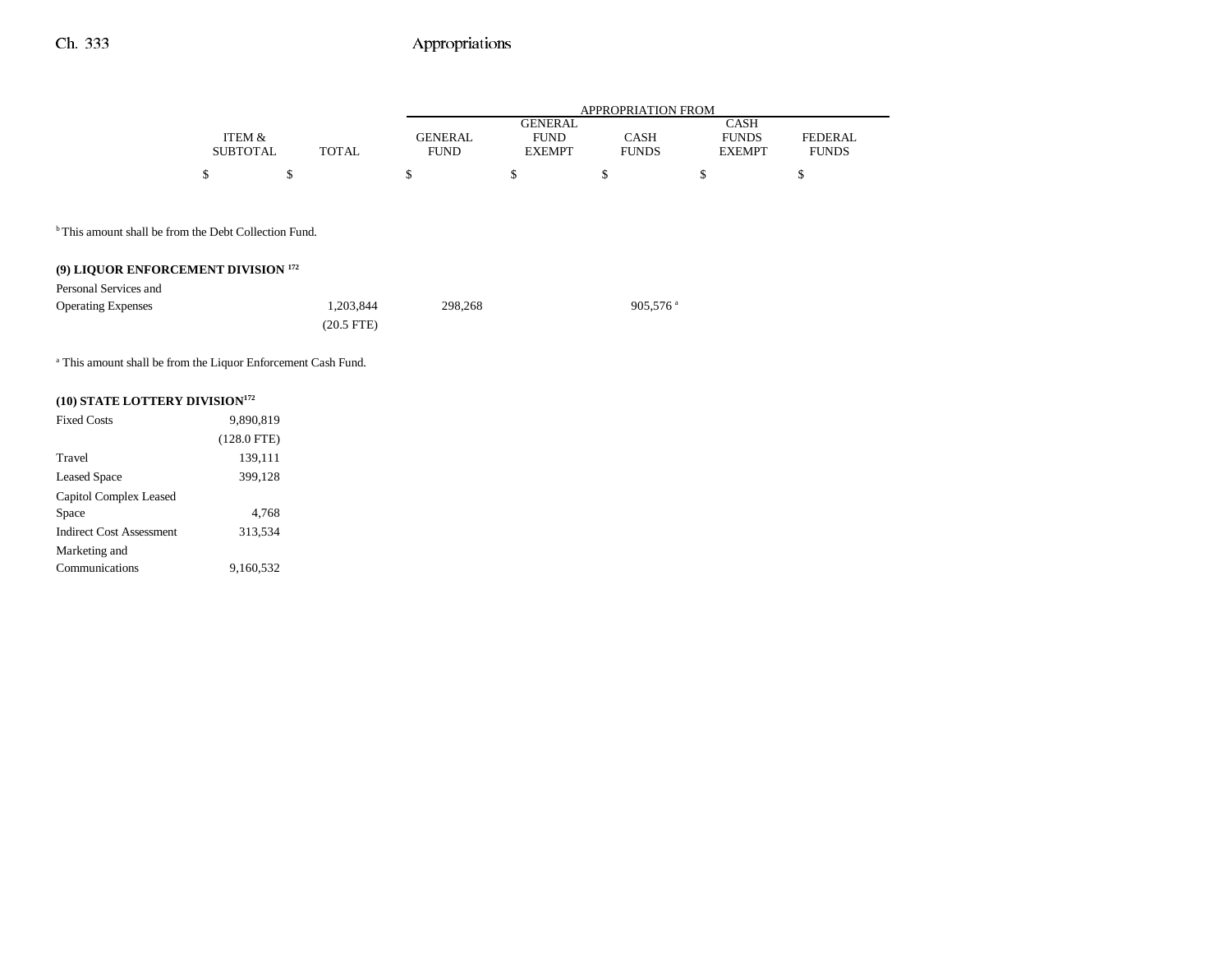| Vendor Fees                  | $8,632,560$ <sup>a</sup> |             |                            |
|------------------------------|--------------------------|-------------|----------------------------|
| Prizes                       | 148,014,000*             |             |                            |
|                              | 215,000,000 <sup>a</sup> |             |                            |
| <b>Retailer Compensation</b> | 15,293,940 <sup>*</sup>  |             |                            |
|                              | 27,362,700 <sup>a</sup>  |             |                            |
| <b>Ticket Costs</b>          | 3,880,250                |             |                            |
|                              | 4,109,525                |             |                            |
|                              |                          | 195,728,642 | $195,728,642$ <sup>b</sup> |
|                              |                          | 275,012,677 | 275,012,677 <sup>b</sup>   |

<sup>a</sup> For purposes of complying with the limitation on state fiscal year spending imposed by Article X, Section 20 of the State Constitution these moneys are included for informational purposes as they are continuously appropriated by a permanent statute or constitutional provision. <sup>b</sup> This amount shall be from the State Lottery Fund.

#### **(11) LIMITED GAMING DIVISION172**

| Program Costs | 24.701.162 | 2 <del>4,701,162</del> * |
|---------------|------------|--------------------------|
|               | 20.808.853 | 20,808,853 ª             |
|               |            | $(73.5 \text{ FTE})$     |

<sup>a</sup> This amount shall be from the Limited Gaming Fund. For purposes of complying with the limitation on state fiscal year spending imposed by Article X, Section 20 of the State Constitution these moneys are included for informational purposes as they are continuously appropriated by a permanent statute or constitutional provision.

| (12) DIVISION OF RACING EVENTS <sup>172, 172b</sup> |                      |  |  |  |  |
|-----------------------------------------------------|----------------------|--|--|--|--|
| <b>Program Costs</b>                                | 2,261,482            |  |  |  |  |
|                                                     | 2,274,482            |  |  |  |  |
|                                                     | $(37.2$ FTE)         |  |  |  |  |
| <b>Racetrack Applications</b>                       | 25,000               |  |  |  |  |
| Purses and Breeders                                 | 810,000 <sup>a</sup> |  |  |  |  |
|                                                     |                      |  |  |  |  |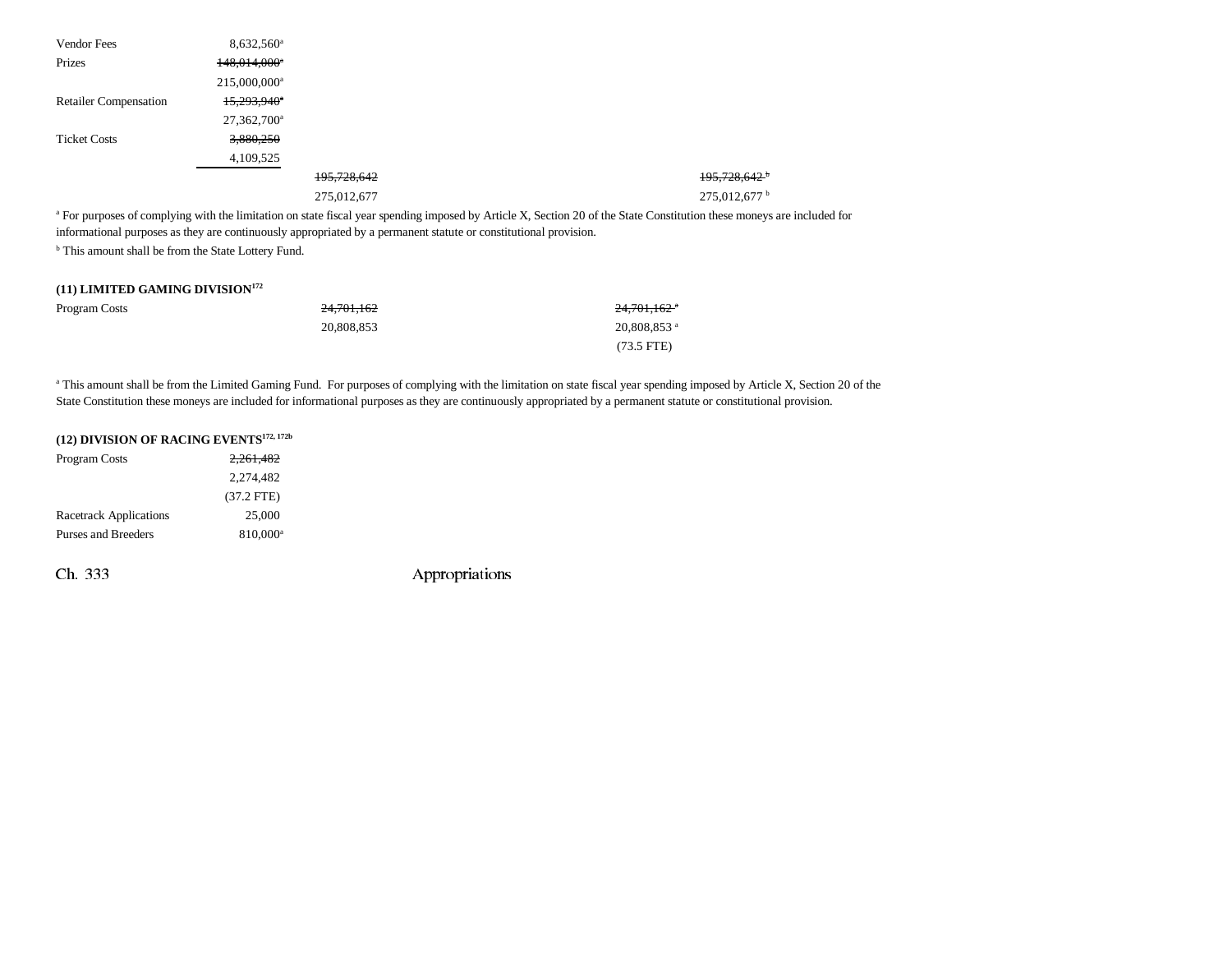|                                       |                           |              |                               | APPROPRIATION FROM                             |                             |                                       |                                |  |
|---------------------------------------|---------------------------|--------------|-------------------------------|------------------------------------------------|-----------------------------|---------------------------------------|--------------------------------|--|
|                                       | ITEM &<br><b>SUBTOTAL</b> | <b>TOTAL</b> | <b>GENERAL</b><br><b>FUND</b> | <b>GENERAL</b><br><b>FUND</b><br><b>EXEMPT</b> | <b>CASH</b><br><b>FUNDS</b> | CASH<br><b>FUNDS</b><br><b>EXEMPT</b> | <b>FEDERAL</b><br><b>FUNDS</b> |  |
|                                       | \$                        | \$           | \$                            | \$                                             | \$                          | ¢<br>Φ                                | \$                             |  |
|                                       |                           |              |                               |                                                |                             |                                       |                                |  |
| Fair Circuit Race Days <sup>177</sup> | 98,313                    |              |                               |                                                |                             |                                       |                                |  |
|                                       | 49,156                    |              |                               |                                                |                             |                                       |                                |  |
|                                       | $(1.3$ FTE $)$            |              |                               |                                                |                             |                                       |                                |  |
|                                       |                           | 3,194,795    | 2,359,795                     |                                                | 835,000 $^{\rm b}$          |                                       |                                |  |
|                                       |                           | 3,158,638    | 2,323,638                     |                                                |                             |                                       |                                |  |

<sup>a</sup> For purposes of complying with the limitation on state fiscal year spending imposed by Article X, Section 20 of the State Constitution these moneys are included for informational purposes as they are continuously appropriated by a permanent statute or constitutional provision.

b Of this amount, \$25,000 shall be from racetrack applications and \$810,000 shall be from racing tax revenues for the Supplemental Purses and Breeders Awards program.

| <b>TOTALS PART XIX</b> |               |                           |              |                                              |           |
|------------------------|---------------|---------------------------|--------------|----------------------------------------------|-----------|
| $(REVENUE)^{2,3,4}$    | \$340,412,943 | <del>\$95,016,522</del> * | \$29,591,378 | <del>\$214,992,408</del>                     | \$812,635 |
|                        | \$418,799,392 | \$98,003,889 <sup>a</sup> |              | $$25.698.744^{\circ}$ $$294.284.124^{\circ}$ |           |

a Of this amount, \$27,500,000 is included as information for purposes of complying with the limitation on state fiscal year spending imposed by Article X, Section 20 of the State Constitution. As this amount is continuously appropriated by a permanent statute or constitutional provision it is not subject to the limitation of General Fund Appropriations as set forth in Section 24-75-201.1, C.R.S.

<sup>b</sup> Of this amount THESE AMOUNTS, \$1,878,585 contains a (T) notation, and <del>\$7,195,871</del> \$7,226,122 is from the Highway Users Tax Fund subject to Section 43-4-201(3)(a), C.R.S.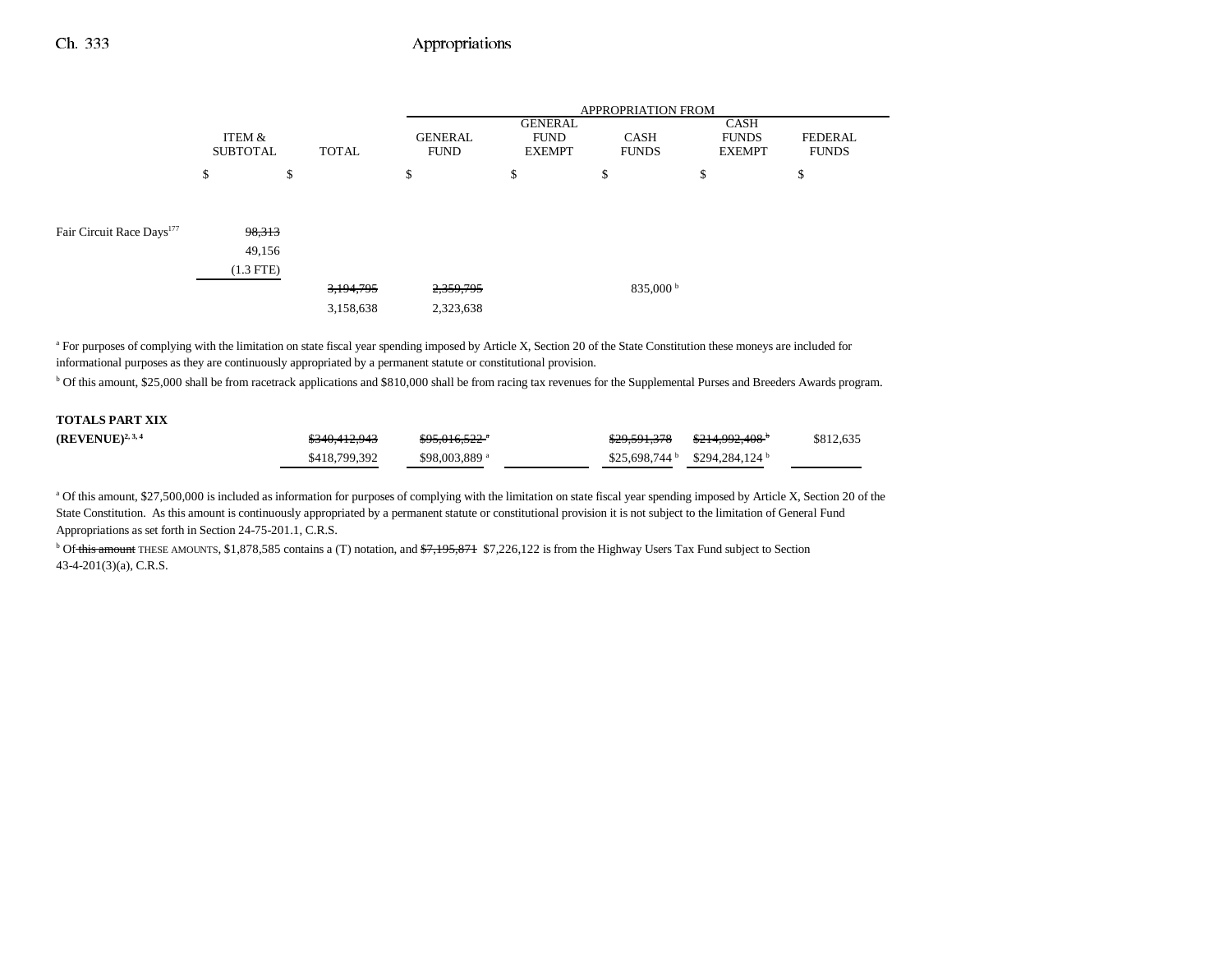#### **FOOTNOTES** -- The following statements are referenced to the numbered footnotes throughout section 2.

- 2 (Governor lined through this provision. See L. 97, p. 2263.)
- 3 All Departments, Totals -- The General Assembly requests that copies of all reports requested in other footnotes contained in this act be delivered to the Joint Budget Committee and the majority and minority leadership in each house of the General Assembly.
- 4(Governor lined through this provision. See L. 97, p. 2263.)
- 18 Department of Corrections, Correctional Industries; and Department of Revenue, Motor Vehicle Division **--** The Department of Corrections is requested to submit to the Joint Budget Committee quarterly reports which outline the license plate production level, by type, for the preceding quarter, as well as an estimate of the next quarter's anticipated production level as compared to actual orders received. The Department of Revenue is requested to submit to the Joint Budget Committee quarterly reports which outline the license plate inventory on hand, by county, as of the end of each quarter, as well as the estimated license plate demand of each county for the next quarter. The Joint Budget Committee requests that the Department of Revenue submit a quarterly report beginning September 30, 1998 detailing their progress in the development of a license plate production system, which adheres to their objective of reducing the inventory levels of license plates and tabs in the counties to an amount equal to one quarter's usage by June 30, 2000.
- 148 Department of Human Services, Office of Information Technology Services, Year 2000 Date Change; Department of Labor and Employment, Executive Director's Office, Year 2000 Date Change; Department of Law, Administration, Year 2000 Project; Department of Public Health and Environment, Information Technology Services, Year 2000 Projects; and Department of Revenue, Information Technology Division, Year 2000 Programming -- It is the intent of the General Assembly that moneys in this line be restricted by the State Controller until the Commission on Information Management has reviewed and approved the Department's Year 2000 implementation plan.
- 171 Department of Revenue, Executive Director's Office -- It is the intent of the General Assembly that the Department of Revenue submit a report to the Joint Budget Committee by November 1, 1997, detailing vacancy savings and POTS being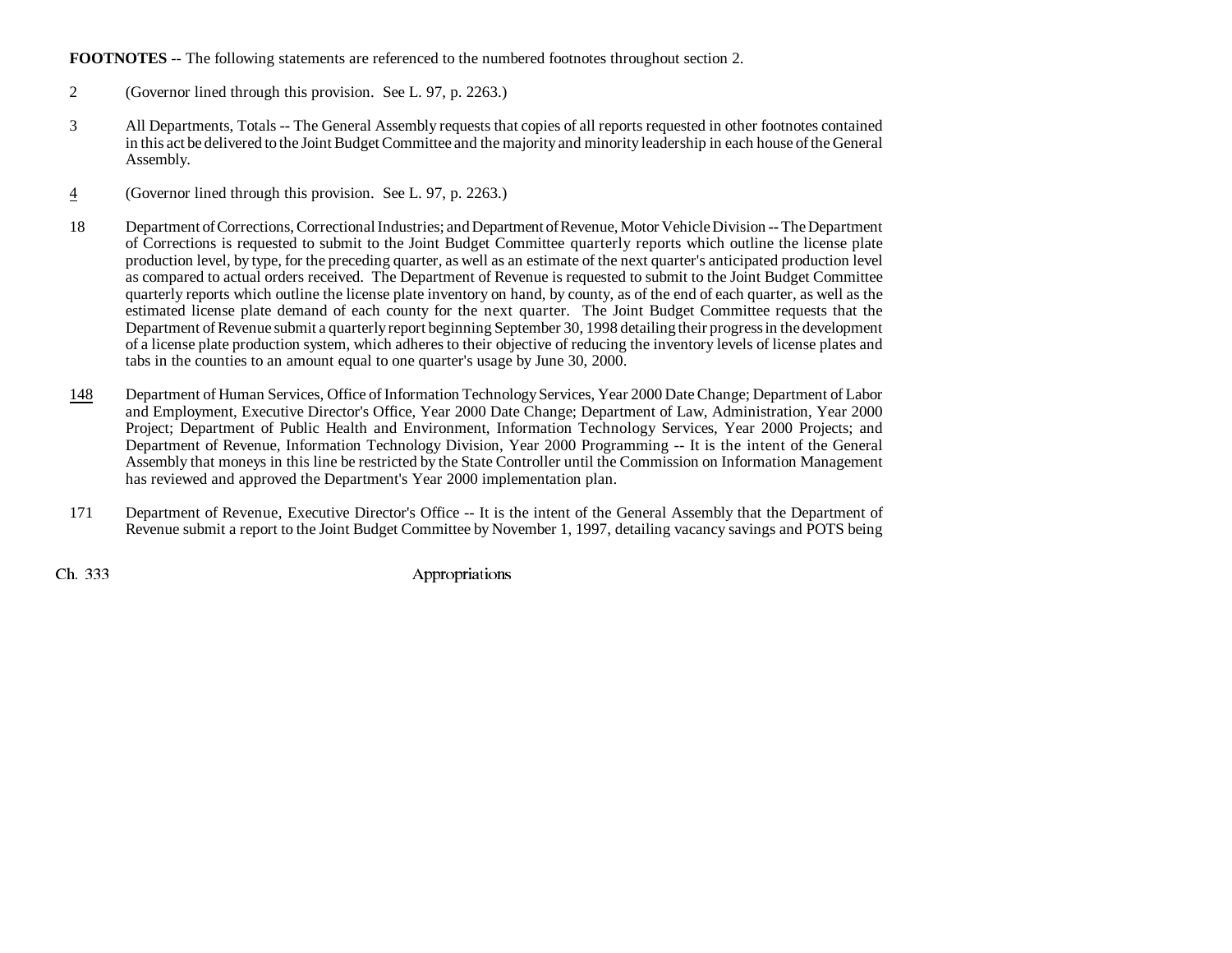|                 |              |                | <b>APPROPRIATION FROM</b> |              |               |                |  |  |
|-----------------|--------------|----------------|---------------------------|--------------|---------------|----------------|--|--|
|                 |              |                | <b>GENERAL</b>            |              | CASH          |                |  |  |
| ITEM &          |              | <b>GENERAL</b> | <b>FUND</b>               | CASH         | <b>FUNDS</b>  | <b>FEDERAL</b> |  |  |
| <b>SUBTOTAL</b> | <b>TOTAL</b> | FUND           | <b>EXEMPT</b>             | <b>FUNDS</b> | <b>EXEMPT</b> | <b>FUNDS</b>   |  |  |
| ¢               |              |                |                           |              |               |                |  |  |

utilized to provide funding in the Reinvestment Reserve.

- 172 Department of Revenue, All Sections -- The Department's line item appropriations have been based upon and are subject to the Memorandum of Understanding between the Department of Revenue and the Joint Budget Committee of the General Assembly, which memorandum was signed by the Executive Director of the Department and the Chairman of the Joint Budget Committee. The Memorandum of Understanding is on file at the office of the Joint Budget Committee. The intent of the Memorandum is to make the Department more cost-effective through new and continued line item consolidation in order to maximize productivity by using existing and reduced staff and funding levels to prioritize assignments and responsibly perform statutorily required functions. The Department will maintain accounting records which will delineate actual expenditures for the consolidated line items based on the FY 1988-89 appropriation line items.
- 172a Department of Revenue, Taxpayers Service Division -- The General Assembly and the Department of Revenue recognize that there is a need to improve taxpayer telephone service delivery. To this end the Department of Revenue will reallocate an equivalent of 5.0 FTE to improve telephone service delivery during FY 1997-98 and especially during income tax season in calendar year 1998. The Taxpayer Service Division has 3.0 FTE not funded through its vacancy savings rate and an additional 1.4 FTE held vacant to fund other operating costs. Through internal reallocation of resources in FY 97-98, the Department will fully fill all of these authorized FTE and will utilize temporary and contractual services to maximize telephone service delivery during peak workload periods. This reallocation will not diminish current service levels in other areas of the Taxpayer Service Division. The Department of Revenue will report its reallocation plan to the Joint Budget Committee by November 1, 1997. In addition, the Department of Revenue will submit a report to the Joint Budget Committee by November 1, 1997 outlining long-term recommendations to achieve optimum levels of telephone service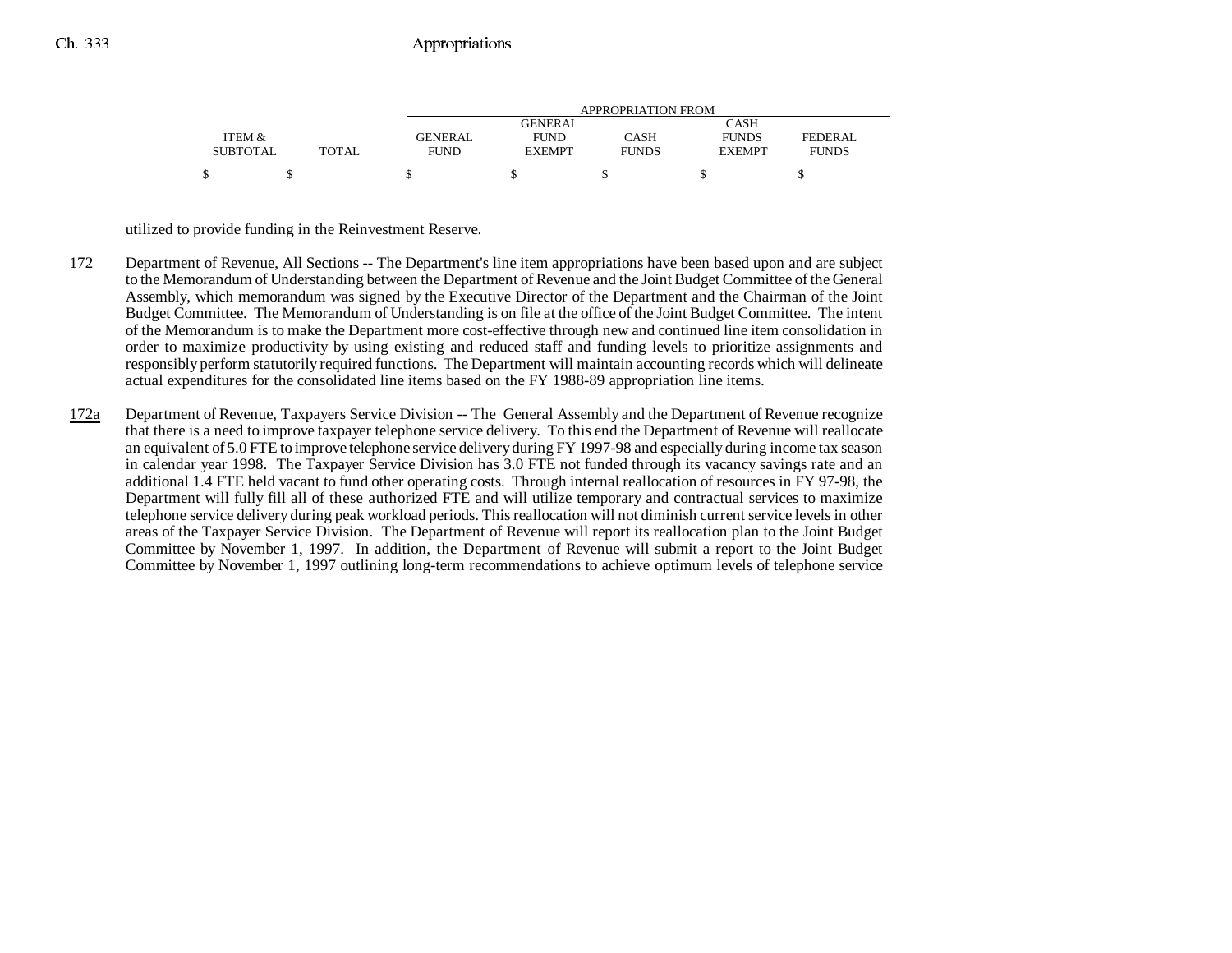delivery. The report will address the issues of number of trunk lines carrying incoming traffic, number of additional agents needed, estimated queue wait times, and system configuration.

- $172<sub>b</sub>$  Department of Revenue, Division of Racing Events, Program Costs -- The travel expense and dues appropriation line items allocated to the Colorado Racing Commission within the Division of Racing Events has been reduced by \$19,080.
- 173 Department of Revenue, Executive Director's Office, System Design -- It is the intent of the General Assembly that the Department utilize contract labor and that no new FTE be hired for this project.
- 174 Department of Revenue, Information Technology Division -- It is the intent of the General Assembly that the Department submit a decision item to the Joint Budget Committee when an appropriation request reflects a 5% increase from the prior year's base appropriation for purchases of services from Computer Center-Pueblo and purchases of services from Computer Center-GGCC.
- 175 Department of Revenue, Motor Vehicle Division -- It is the intent of the General Assembly that the Department of Revenue, Motor Vehicle Division, submit a zero base budget request for FY 1998-99 to the Joint Budget Committee by November 1, 1997.
- 176 Department of Revenue, Special Purpose, Reinvestment Reserve -- It is the intent of the General Assembly that the Department be allowed to reduce other line item appropriations in order to fund the Reinvestment Reserve line item. To this end, and in accordance with the Memorandum of Understanding between the Department and the Joint Budget Committee, the Department shall submit a Reinvestment Reserve plan to the Committee, in conjunction with its report as required under paragraph 6(b)(1) of the Memorandum of Understanding. The plan shall identify the sources of funds proposed for transfer to the Reinvestment Reserve. It is the intent of the General Assembly that the Joint Budget Committee be briefed by the Department on past, current, and future uses of the Reinvestment Reserve and lump sum flexibility on a quarterly basis. Based on its agreement with the plan submitted by the Department, the Joint Budget Committee shall support a supplemental appropriation to implement the proposal. Any funds thus appropriated to the Reinvestment Reserve in FY 1997-98 shall remain available for expenditure through the fiscal year ending June 30, 1999.
- 177 Department of Revenue, Division of Racing Events, Fair Circuit Race Days -- These funds are appropriated to support the